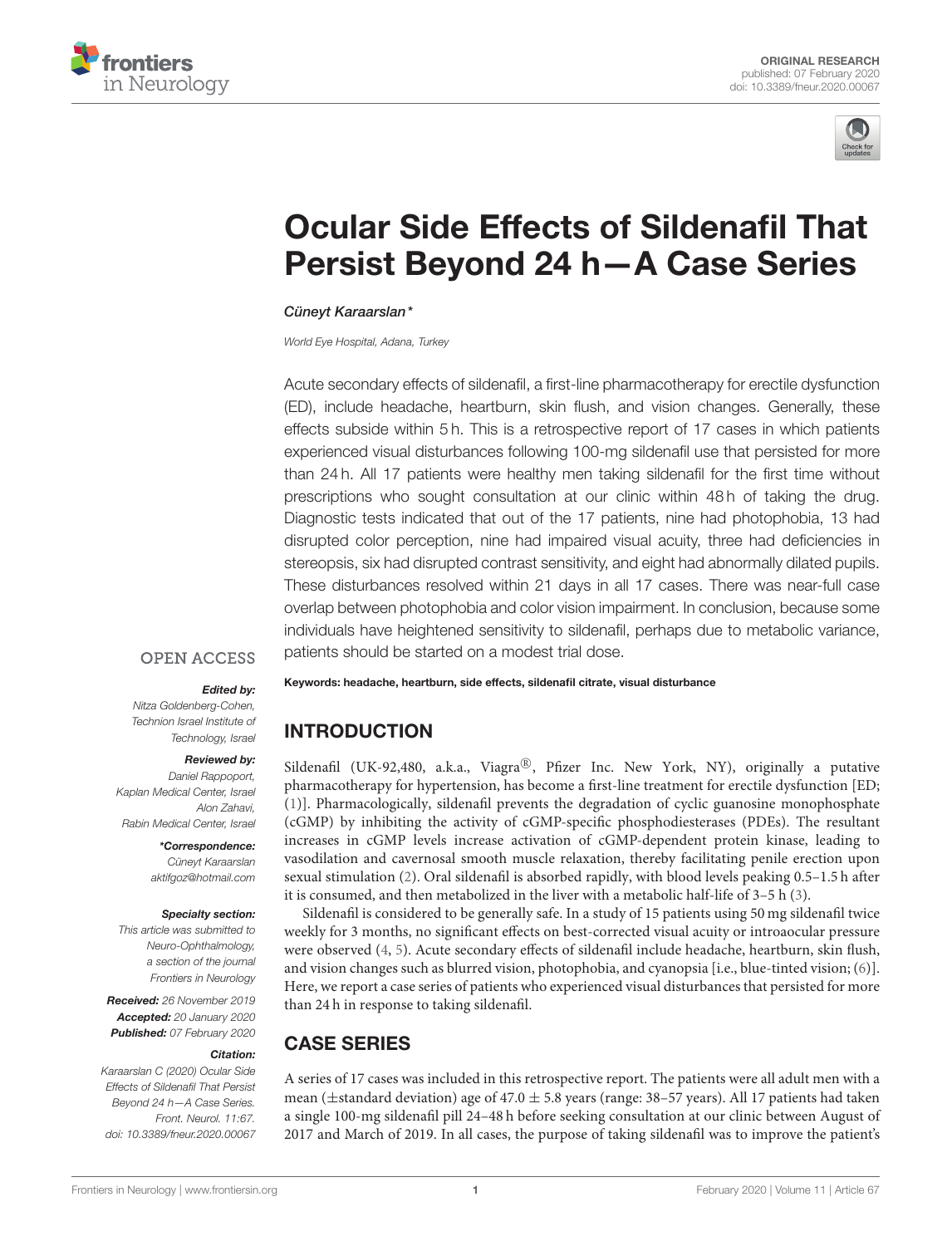ability to achieve and maintain an erection. All 17 patients were trying sildenafil for the first time and taking the medication without prescriptions. Also, all patients were new admissions who had not received any previous ocular examinations in the clinic and had never reported ocular or visual problems mimicking sildenafil-related signs and symptoms. All patients were evaluated after 10 and 21 days.

During the consultation at our clinic, each patient underwent the following evaluations: a Snellen chart test of visual acuity, a cone contrast test of color vision, a stereo butterfly test of depth perception (Keeler, USA), a Pelli Robson test of contrast sensitivity, an Orbscan $^\circledR$  corneal topographic assessment, and a pupil diameter measurement. Regarding the color vision assessment, we adopted the manufacturer's interpretation rubric, which is as follows: scores  $\geq 90$  are considered normal, scores in the range of 75–90 indicate a potential acquired impairment, and scores <75 indicate a definite impairment. Pelli Robson test results were interpreted as follows: 2.0 = normal; 1.0–2.0  $=$  impaired; and  $< 1.0 =$  disability. The patients' pupils were measured with the aforementioned Orbscan<sup>®</sup> device in dim light without any contracting or dilating stimulation; diameters in the range of 2.0–4.0 mm were considered normal.

The following acute secondary effects of sildenafil were reported by the patients: headache ( $n = 13$ ), heartburn ( $n = 11$ ), blurred vision ( $n = 8$ ), and cyanopsia ( $n = 12$ ). Regarding the symptom of cyanopsia, the affected patients reported very intensely blue- colored vision with red-green color blindness (i.e., reds and greens appeared to be brownish hues). None of the 17 patents had a history of ocular pathology (including glaucoma) or any diagnosed systemic disease.

The individual patients' results for the aforementioned tests are reported in **[Table 1](#page-1-0)**. Briefly, 9/17 patients (52.9%) exhibited some degree of clinical photophobia, including five mild presentations, two moderate, one severe, and one very severe presentation. The color vision assessment indicated that 13/17 patients (76.5%) had at least one score (for S, L, and/or M cones) that did not reach the 90-point normal threshold; five of these patients each had at least one score indicative of a definite impairment, and the remaining eight patients had 1–3 scores in the potential acquired impairment range. None of the 17 patients were innately color blind. Regarding visual acuity, eight patients had 20/20 vision without optical correction. The remaining nine patients, who all achieved a best corrected visual acuity of 20/20, complained of impaired vision relative to their normal visual acuities. On the day of the examination, their uncorrected visual acuities ranged from 10/20 to 18/20. Stereo butterfly testing showed that 3/17 patients (17.6%) had a deficiency in stereopsis; these patients retained a sense of depth perception within objects but lacked their normal full stereopsis abilities to sense their distances from objects and distances between objects in the environment. Pelli Robson contrast sensitivity testing indicated that 6/17 patients (35.3%) had a transient contrast sensitivity impairment ( $n = 5$ ) or disability ( $n = 1$ ). Pupil diameter measurements indicated that 8/17 patients (47.1%) had abnormally dilated pupils (>4.0 mm). Pupillary reactions to light were tested, and no relative afferent defects were found in any of the patients. In all cases, the patients had symmetrical pupillary dilations.

The patients were advised that their visual disturbances should resolve spontaneously within 10 days. As a result of a final ocular

<span id="page-1-0"></span>

| <b>TABLE 1</b>   Summary of eye examination findings by individual patients. |            |                          |                     |                      |                            |                         |                |
|------------------------------------------------------------------------------|------------|--------------------------|---------------------|----------------------|----------------------------|-------------------------|----------------|
| Case                                                                         | Age, years | Photo-phobia             | Color vision, S/L/M | <b>Visual acuity</b> | Stereopsis/<br>depth perc. | Contrast<br>sensitivity | Pupil diam, mm |
|                                                                              | 38         | $++++$                   | 100/60/70**         | 20/20                | Stereoscopic               | 1.5                     | 3.5            |
| 2                                                                            | 39         | $++ +$                   | 100/70/70**         | 20/20                | Stereoscopic               | 1.5                     | 4.0            |
| 3                                                                            | 40         | $++$                     | 100/70/70**         | 20/20                | Stereoscopic               | 2.0                     | 4.0            |
| $\overline{4}$                                                               | 42         | $++$                     | 90/90/80*           | 18/20                | Stereoscopic               | 2.0                     | 3.9            |
| 5                                                                            | 42         | $+$                      | 90/90/90            | 20/20                | Stereoscopic               | 2.0                     | 4.4            |
| 6                                                                            | 43         |                          | 90/90/90            | 12/20                | Stereoscopic               | 1.5                     | 5.1            |
| $\overline{7}$                                                               | 44         |                          | 90/100/90           | 20/20                | Stereoscopic               | 2.0                     | 4.5            |
| 8                                                                            | 45         |                          | 80/90/90*           | 10/20                | Stereoscopic               | 2.0                     | 4.2            |
| 9                                                                            | 46         | $^{+}$                   | 100/80/90*          | 18/20                | Stereoscopic               | 2.0                     | 4.3            |
| 10                                                                           | 48         | $\overline{\phantom{0}}$ | 90/100/90           | 20/20                | Stereoscopic               | 2.0                     | 4.6            |
| 11                                                                           | 49         | $^{+}$                   | 80/90/90*           | 18/20                | Depth perc. only           | 1.0                     | 4.1            |
| 12                                                                           | 51         |                          | 80/80/80*           | 18/20                | Depth perc. only           | 1.5                     | 4.2            |
| 13                                                                           | 53         | $^{+}$                   | 80/80/80*           | 20/20                | Stereoscopic               | 2.0                     | 4.0            |
| 14                                                                           | 53         |                          | 80/90/100           | 10/20                | Depth perc. only           | 1.5                     | 3.5            |
| 15                                                                           | 54         |                          | 70/90/90**          | 12/20                | Stereoscopic               | 2.0                     | 3.5            |
| 16                                                                           | 55         | $^{+}$                   | 90/80/90*           | 20/20                | Stereoscopic               | 2.0                     | 4.0            |
| 17                                                                           | 57         |                          | 90/90/90            | 18/20                | Stereoscopic               | 2.0                     | 4.1            |

Photophobia: + + + +, very severe; + + +, severe; ++, moderate; and +, mild. S, S cones; L, L cones; M, M cones; diam, diameter; and perc., perception. \*Potential impairment; \*\*Definite impairment.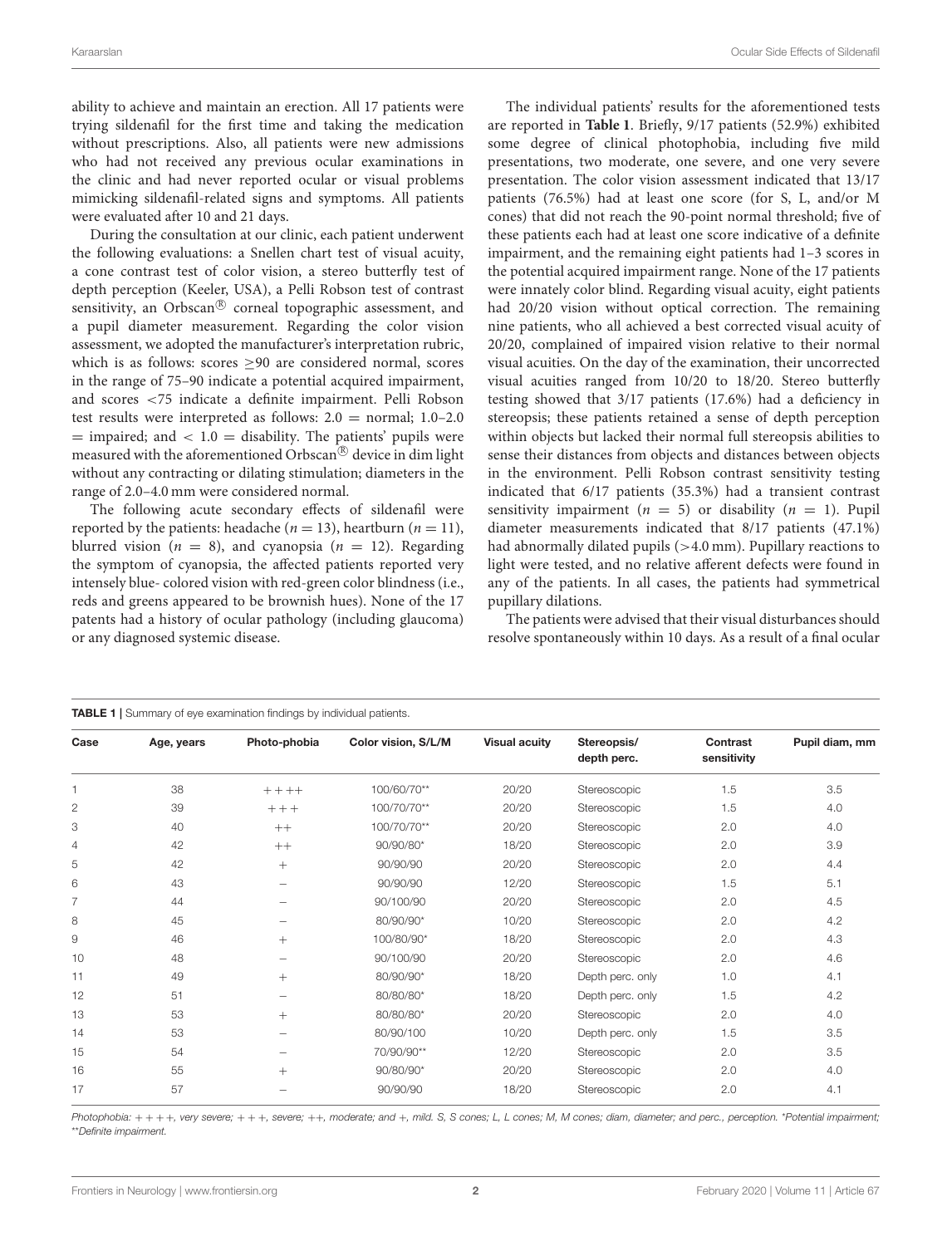examination at 21 days, it was confirmed that the patients' visual disturbances had, in fact, resolved in all 17 cases; this revealed that all ocular effects were transient.

## **DISCUSSION**

In this report, we describe 17 cases of men in generally good health who experienced vision changes that persisted for at least 24 h after taking sildenafil. The persistence of these symptoms was concerning to the patients given that the effects of sildenafil were expected to last for only 3–5 h. Notably, there was strong overlap between clinically detectable photophobia and color vision impairment, with 8/9 patients with transient photophobia having also exhibited color vision impairment and 9/11 patients with transient color vision impairment having exhibited photophobia.

It is possible that the extended durations of our patients' visual secondary effects of sildenafil were related to the fact that they all had taken the maximum recommended therapeutic dose for ED, 100 mg, despite the recommended starting dose for sildenafil, which is 50 mg with the option to decrease to 25 mg or increase up to 100 mg depending upon the patient's reaction to the drug. Although temporary mild color discrimination impairment is often experienced within a few hours of taking sildenafil, coinciding with a period of maximal sildenafil levels in the patient's blood circulation [\(3\)](#page-3-2), there is no consistent pattern of long-term ocular effects of sildenafil. Sildenafil is considered to be generally safe, given that [\(1\)](#page-3-0) it has not shown any long-term adverse effects on eye structure or function in high-therapeutic-dose toxicology studies in animals, and [\(2\)](#page-3-1) it has been shown to have no effects on visual acuity, visual field, or contrast sensitivity in human subjects with opthalmic diseases [\(7\)](#page-3-6).

Recently, Rosen et al. [\(8\)](#page-3-7) reported the case of a 57-yearold man who, upon taking a single 100-mg dose of sildenafil under the direction of his urologist in preparation for a radical prostatectomy, experienced a sensation of unusual brightness of incoming visual stimulation combined with abnormal color vision that persisted beyond 5 h. These effects had fully resolved within 7 days after discontinuing sildenafil. He was switched to tadalafil (Cialis®), another PDE inhibitor. However, when his tadalafil dose was increased from 5 mg (which was ineffective for urologic improvement and without secondary effects) to 20 mg, his visual disturbance symptoms returned within a few hours, resolving completely within 14 days after ceasing tadalafil use. The experience of Rosen et al.'s [\(8\)](#page-3-7) patient appears to have been consistent with the experiences of many of the patients in the present report. Such cases suggest that a relatively small subpopulation of people are at risk of disturbingly intense secondary effects of PDE inhibitors and thus support the practice of starting patients on a modest dose when prescribed a PDE inhibitor.

The efficacy of sildenafil for ED has been attributed principally to its actions on PDE5 in vascular tissues of the corpura cavernosa [\(3\)](#page-3-2). However, its transient effects on vision, especially cyanopsia attributed to rod sensitization, are likely mediated by PDE6, which is expressed specifically in rod and cone photoreceptor cells in the retina and shows minor inhibition in response to sildenafil [\(3\)](#page-3-2). Dundar et al. [\(5\)](#page-3-4) described the temporary effects of sildenafil on ocular hemodynamic effects. These effects included elevated peak systolic velocity, mean velocity, and end-diastolic velocity of the opthalmic arteries, detectable 1 h after sildenafil ingestion in the absence of any significant hemodynamic changes in the central retinal artery or short posterior ciliary artery and without significant changes in intraocular pressure, color vision, visual acuity, or systemic blood pressure [\(4\)](#page-3-3). The marked alterations in vision induced by sildenafil in the present case series and induced by tadalafil in the aforementioned case reported by Rosen et al. [\(8\)](#page-3-7) extend in time and severity beyond the welldocumented transient cyanopsia that is commonly experienced under the acute influence of a PDE inhibitor. Of note, anterior ischemic neuropathy has been reported in association with PDE-5 inhibitor (e.g., sildenafil, vardenafil, and tadalafil) use. Relative afferent pupillary defect, decreased color vision, and visual field defect indicate this type of neuropathy [\(9,](#page-3-8) [10\)](#page-3-9). Recently, Zahavi et al. [\(11\)](#page-3-10) demonstrated that sildenafil may induce ischemic retinal changes in a mouse model. The mouse model showed optic nerve stroke (NAION) induced by high dose administration of sildenafil, followed by retinal ganglion cell loss. On the other hand, mice that underwent optic nerve crush had shown a neuroprotective effect following sildenafil injection.

Currently, the biological factors that make particular individuals susceptible to exceptionally intense visual disturbances in response to PDE inhibitors (e.g., sildenafil) are not known. It is possible that this vulnerability may be related to individual differences in the metabolism and clearance of sildenafil. Sildenafil is metabolized primarily by the cytochrome P450 3A4 isoenzyme in the liver [\(3\)](#page-3-2). Thus, it would be of interest to determine whether individuals who exhibit this sensitivity are carriers of a genetic variant of the CYP3A4 gene or a gene encoding a related molecule. It would be of interest to determine whether such sensitive individuals are also unusually sensitive to the effects other drugs and toxins metabolized by the cytochrome P450 3A4 isoenzyme. It is also notable that the patients with the most pronounced photophobia and color vision disturbance symptoms were the youngest patients in the series. Thus, it would be of interest to determine whether age is a significant determining factor in sildenafil sensitivity. The limitation of the present study was that it was retrospective in nature. Therefore, there is no available baseline data concerning the patients prior to sildenafil intake.

In conclusion, all patients' ocular side effects spontaneously resolved. The present case series highlights the need for awareness of a relatively rare heightened sensitivity to PDE inhibitors such as sildenafil. These findings support the practice of starting patients on a modest dose of sildenafil for ED and